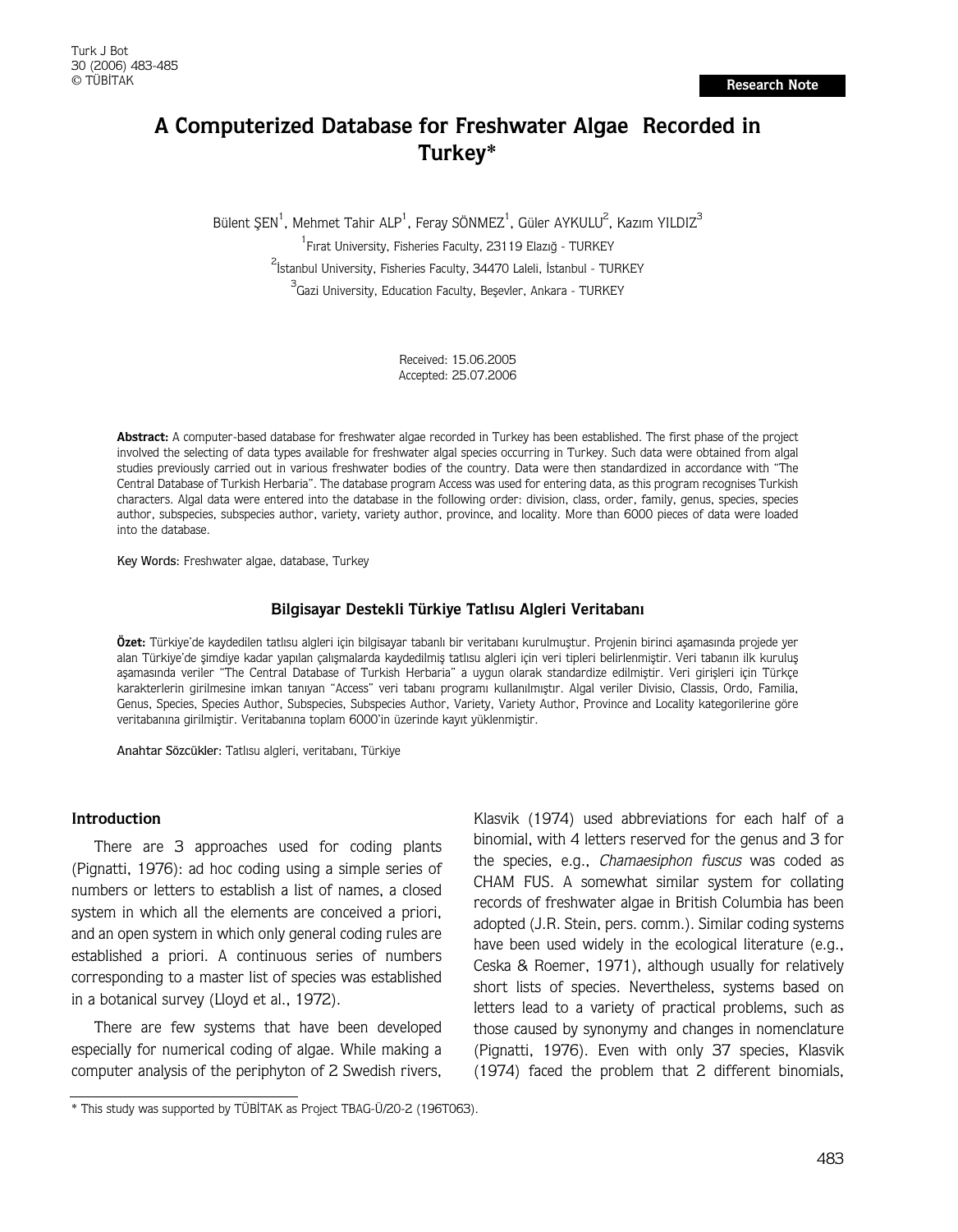Nitzschia palea and N. paleacea, would have the same abbreviation unless the coding convention was modified; the 2 species were, in fact, coded as NITZ PAL and NITZ PAA, respectively. A simplified version of this system for coding the more common freshwater algae of the British Isles has been published (Whitton et al., 1978) and an extension of the same system for other aquatic photosynthetic plants is provided by Holmes et al. (1979). A computer orientated numerical coding system for algae was introduced by Whitton et al. in 1979. They developed a system for coding freshwater algae numerically in a form suitable for recording and subsequent analysis of data with the use of a computer.

The number of projects and studies related to determining the biological diversity of Turkey has been increasing rapidly in recent years; however, these projects have been concerned mainly with establishment of databases for seed or flowering plants (Phanerogamae), and animals, whilst database projects related to sporeplants, including algae (Cryptogamae), have unfortunately been omitted.

The present paper summarizes the principles of the "The Turkish Freshwater Algae Database". It is quite clear that the present database for freshwater algae will be of great help in determining the biological diversity of Turkey. In addition, "The Turkish Freshwater Algae Database" also brings much information together on distributional and ecological characteristics of freshwater algae studied in various freshwater bodies of the country.

## **Materials and Methods**

The first phase of the project involved the selection of data types available for freshwater algal species. These data were obtained from algal studies previously conducted in various freshwater bodies of Turkey. These data were then standardized in accordance with "The Central Database of Turkish Herbaria". Some data were entered into preliminary databases and, according to the results, the most suitable master database system was selected. The database program Access (Microsoft, Redmond, WA, USA) was used for data entry, as this program recognises Turkish characters. Access is a database management system that provides users with the software tools needed to organise data in a flexible manner. Access also includes features to add, modify, or delete data from the database. In addition, it asks questions (or queries) about the data stored in the database and produces reports summarizing the selected

484

contents. The systematic of Prescott (1978) was used for the taxonomy of algae in the database.

### **Results**

In total, 6130 pieces of data were installed in the database, which belonged to Bacillariophyta (3658 pieces of data), Charophyta (1 piece of data), Chlorophyta (1321 pieces of data), Chrysophyta (14 pieces of data), Cryptophyta (18 pieces of data), Cyanophyta (730 pieces of data), Dinophyta, (72 pieces of data), Euglenophyta (299 pieces of data), Prasinophyta (3 pieces of data), Rhodophyta (3 pieces of data), and Xanthophyta (11 pieces of data). Data were split into 2 major groups, diatoms and other algae, in order to enable users to find them rapidly when the database was in use. Separate data were entered for each locality in which the same algal species were recorded. Algal data were entered into the database in the following order: division, class, order, family, genus, species, species author, subspecies, subspecies author, variety, variety author, province, and locality. Abbreviations such as L (lake), DL (dam lake), R (river), and S (stream) were used to indicate the locality in which algal species was recorded. An example of algal data is given below, as installed in the "The Turkish Freshwater Algae Database" (Figure 1).

| <b>NUMBER</b>   | 20                       |
|-----------------|--------------------------|
| DIVISIO         | Bacillariophyta          |
| CLASSIS         | Pennatibacillariophyceae |
| ORDO            | Pennales                 |
| FAMILIA         | Monoraphidineae          |
| <b>GENUS</b>    | Achnanthes               |
| <b>SPECIES</b>  | Achnanthes flexella      |
| SP_AUTHOR       | (Kütz.)Brun              |
| SUB_SP          |                          |
| SUBSP_AUT       |                          |
| VARIETE         |                          |
| VAR_AUT         |                          |
| <b>SYNONYM</b>  |                          |
| <b>PROVINCE</b> | Elazığ                   |
| LOKALITE        | Cip DL                   |

Figure 1. An example of algal data as installed in the "The Turkish Freshwater Algae Database".